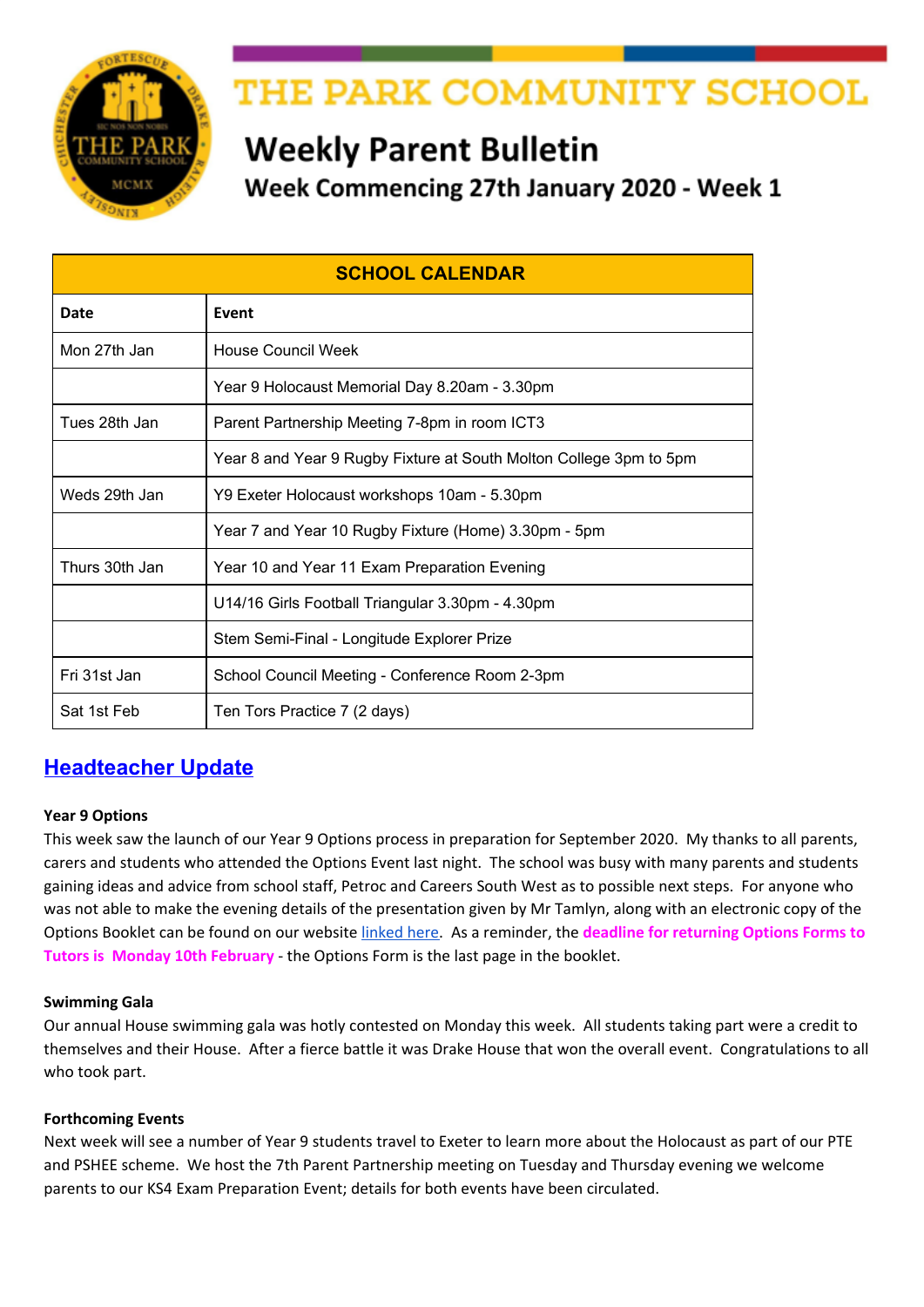#### **School computer systems**

As previously mentioned over February half term we will be migrating to a new school Management Information System (MIS). As you may imagine this is a large task for us as we use our MIS for many varied tasks, such as registration, student and parent contact details, timetables, assessment and reporting, HR, etc. We are confident that our new system will provide an enhanced service for the school and allow for a new parental app 'My Child at School' for home/school communications.

To ensure the transfer of data is as seamless as possible can you please ensure our school office has up to date contact details, contact numbers, email addresses, emergency contact details, etc. If you are in any doubt please call into or contact reception on the usual school number or email admin@theparkschool.org.uk.

Thank you for your support and understanding as we migrate to our new systems.

#### **Online safety**

As mobiles, social media, gaming etc are part and parcel of daily life we feel it is important to provide and share information to help parents discus potential issues with their sons/daughters. We have recently joined the "national online safety website" which provides many valuable resources. We will share a 'top tips' poster every week as part of our Parent Bulletin covering a range of issues from influencers to 'online gambling'. Please take 5 minutes to read this information.

#### **Pick up/drop off**

Can I remind all parents who pick up/ drop off students in cars that Chichester Road is a private road. I have been contacted by local residents who are worried about road safety due to the large volume of parents using this area. Thank you for your consideration and support.

#### *Gareth Roscoe - Headteacher*

## **Upcoming Competitions**

#### **Youth Speaks Competition**

We are entering a senior and intermediate team to the Barnstaple round of Youth Speaks at the Grosvenor Church on Saturday 25<sup>th</sup> January. We would like to wish both teams good luck!

#### **Stem Semi-Final - Longitude Explorer Prize**

Representatives of our STEM club (Science, Technology, Engineering & Maths) are travelling up to London on Thursday as their "Instaclean Beach Clean" app has been put through to the semi-finals of the Longitude Explorer Prize. Good Luck and fingers crossed for the Team.

## **Attendance - Medical Appointments**

We require prior notice from parents/carers of any medical appointments that students attend before registration. When an appointment is pre booked could you please inform the school office. If your child arrives at school after an appointment and we have not been informed by parent/carer - evidence will be required i.e. hospital letter, appointment card, copy of text/email of appointment confirmation.

#### **Calling all writers!**

Park School English department is launching its very own writing competition. This will run termly with prizes for winners and runners-up, as well as entry into an annual published anthology.

This is open to all year groups and you will be judged against others in your year. This term's theme is 'New Beginnings'. See posters in the Library and English corridor for more details.

- j
- 
- j j
- ľ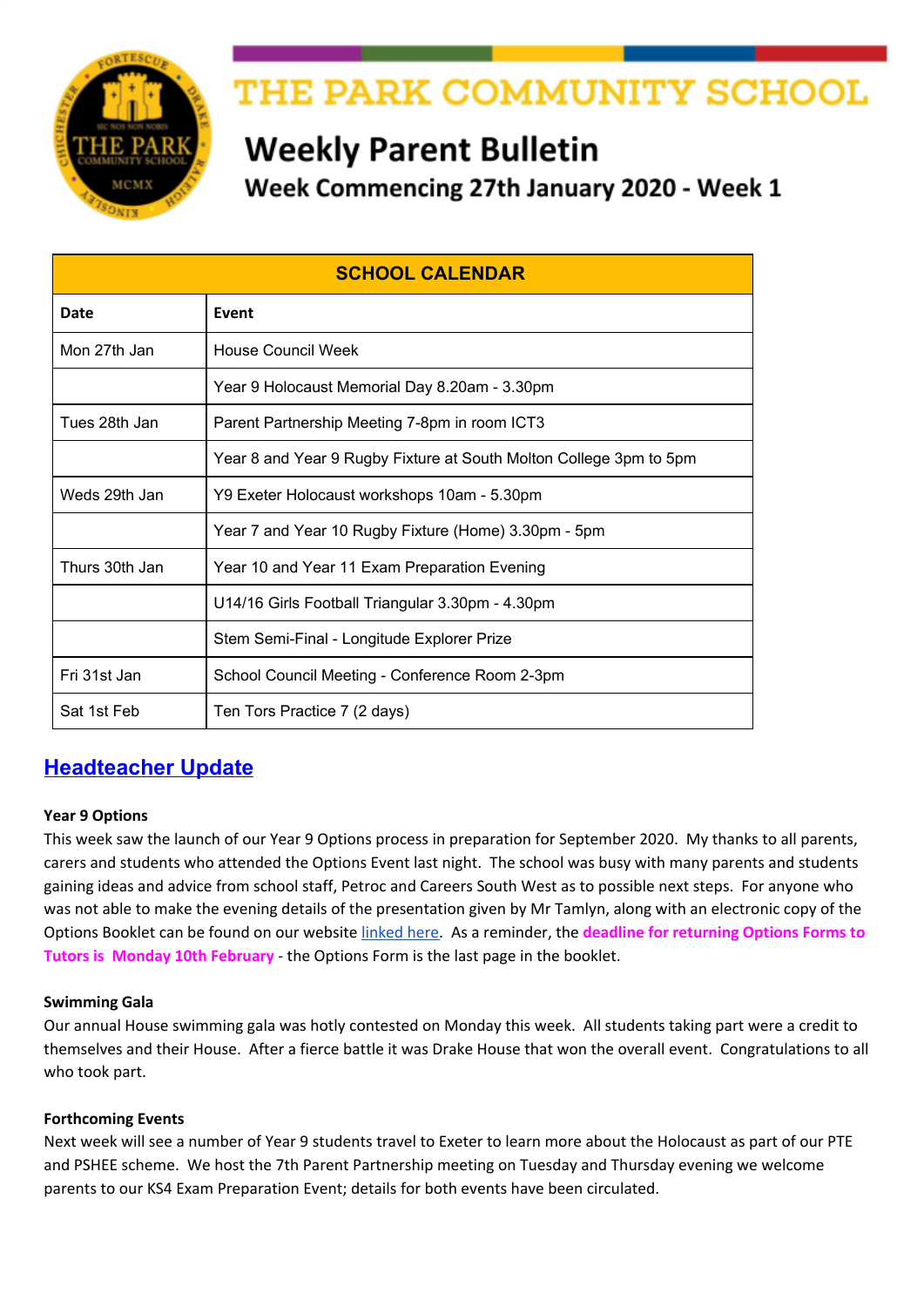## **SCHOOL TRIPS**

Please ensure that you keep up to date with paying the instalments for any trips that your child has signed up for.

#### **Year 10/11 Poland Trip - 14/2/20**

We urgently need passports and EHIC cards handed into school. Further to the information evening held for students and parents, we have emailed parents/carers a copy of the powerpoint. If you have any further questions please do not hesitate to email Mr Griffiths at **[sgriffiths@theparkschool.org.uk](mailto:sgriffiths@theparkschool.org.uk)**

#### **Torquay Residential**

 $\frac{1}{2}$ 

Please return the medical form issued to students last term as soon as possible. The next instalment is also due for this trip.

#### **French Residential**

Students do NOT need a passport. To apply for a GROUP passport, we require parents to complete and return the Collective Passport Questionnaire urgently, please kindly ensure you return the form as soon as possible.

#### **Bude Residential**

Letters regarding the Bude residential were issued to students in December 2019. **The reply slip and deposit payment should be received by 31st January in order to reserve a place.**

#### **Madrid February 2020**

We urgently need passports and EHIC cards handed into school. Further to the information evening held for students and parents this week please see the link to the [powerpoint](http://www.theparkschool.org.uk/sites/default/files/Madrid-Parents-meeting-2020.pdf) shown at the meeting.

#### **New York July 2020**

Please remember the final instalment is due on 1/2/20. We held a student meeting on Tuesday 14th January and issued a Parental Consent Form and Passport Form to be completed and returned by 1st February.

#### **Ski Trip 2020**

The balance should now be paid for this trip.

#### **Ski Trip 2021**

j

We still have places left on our April 2021 Ski Trip, if your son/daughter is interested they should pick up a letter from pupil reception and return the reply slip. It is a fantastic opportunity to experience something new, either skiing or snowboarding, or improve technique if they are more experienced.

Videos of the Ski 2019 trip can be found by clicking below: Full Film - [https://youtu.be/757sL\\_PXyug](https://youtu.be/757sL_PXyug) Ski Fails - <https://youtu.be/E8fp0VuSvQc>

If you need to know any more details, please do not hesitate to contact Mr James: ljames@theparkschool.org.uk or contact the school office.

#### **DONATION REQUESTS**

#### **Girls Pants And Tights**

We are part of the Red Box Scheme which provides free sanitary ware for students. We keep in school girls pants and tights to be available when needed. We are currently short in stock of the following and would really appreciate any donations from parents/carers: **Tights - Black Opaque 60 Deniers - All sizes Pants - Black briefs - All sizes**

Please hand any donations into the School Office.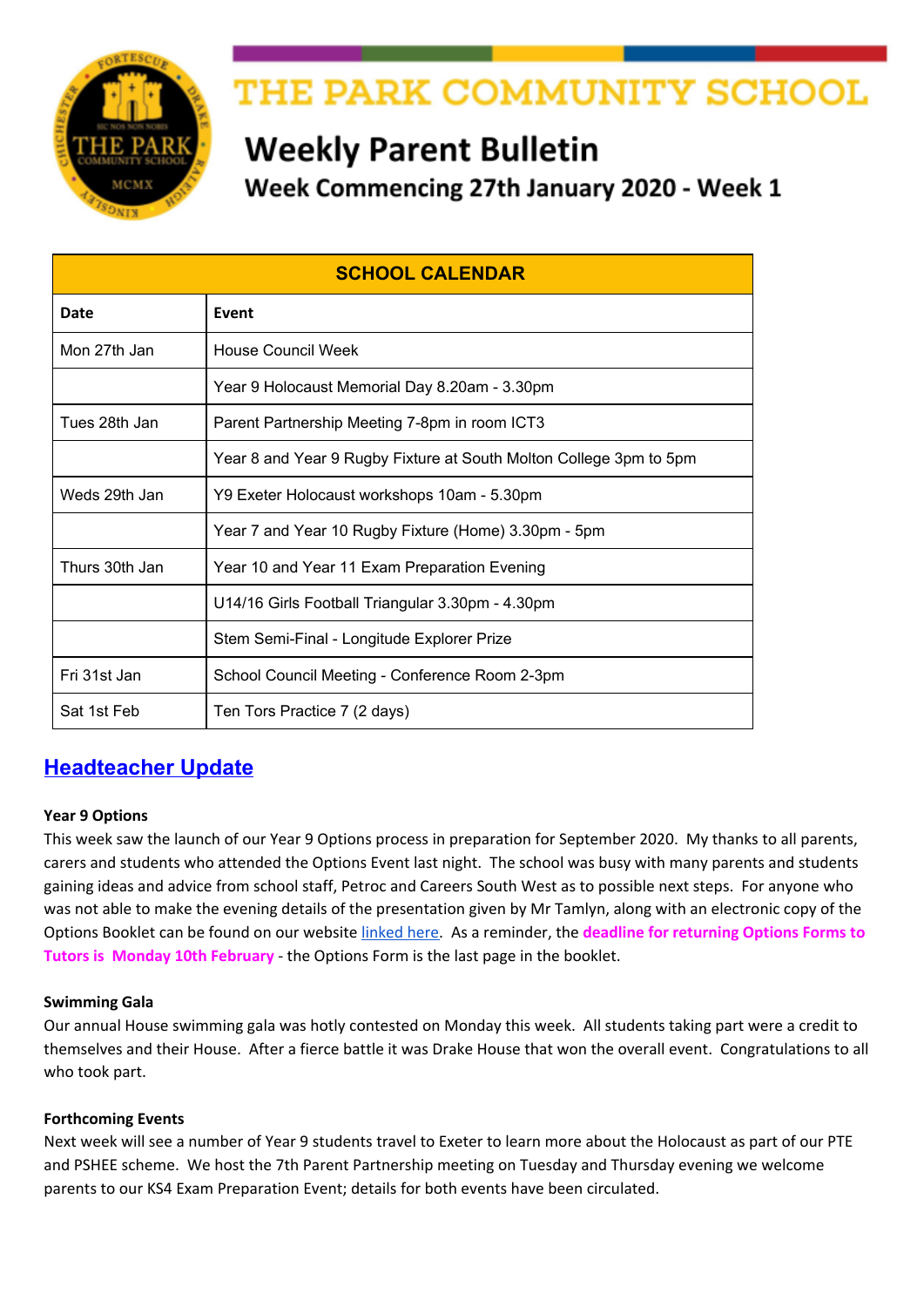#### **Park Gardening Club**

Gardening club is starting after February half term and we need donations of gardening equipment, seeds and compost. If you have any spare gardening gloves, wellies (in any size), forks and trowels, seed packs and compost bags, or any other useful gardening equipment, please donate to reception where it will be greatly received.

## **SCHOOL EVENTS**

## **Parent Partnership Meeting**



We have a Parent Partnership meeting on Tuesday 28th January at 7pm in ICT3.

Mr Tamlyn will talk us through Monitoring reports and answer queries about this. We can also help with questions you may have on any subject/issue.

## **Macbeth Performance 12th February**

Our Drama students will be performing the Shakespeare Schools Festival amended script of Macbeth on Wednesday 12th and Thursday 13th February 7-8 pm in the School Hall.

We would like this performance to be a 'Pay What You Can' on the evening event. To ensure you reserve your seat please confirm your attendance on a first come first served basis using the Google Form below.

#### Macbeth Seat [Reservations](https://docs.google.com/forms/d/e/1FAIpQLSf2mqyMp3nMvNdlwgjqSRMqxBn6TpT5PmhBzrX-v_GioIezow/viewform) Form

As this is an amended performance with no interval, refreshments will not be served.

# **Macbeth Cast Rehearsals W/C 27th January**

#### Monday

- Monday lunchtime with Mrs Stevens in Dr1 Macbeth and Banguo, ALL WITCHES and witches' cauldron.
- Monday lunchtime with Mr Carroll in Dr2 Act 5: Scene 3 & 4 Ben McElfatrick, Nina Cormack, Emily Drury, Hannah Piers, Aban Aslam

#### Tuesday

· Tuesday lunchtime with Mr Carroll in Dr2- Act 5 Sc: 5 Ben McElfatrick, Ning Cormack

#### Wednesday

• Wednesday lunchtime with Ms Perkins in Eng11 - Hunny Phillips & Ben **McElfatrick** 

#### Thursday

Thursday lunchtime with Mrs Stevens in Dr1 - All witches, witches cauldron and apparitions

FULL CAST REHEARSAL AFTER SCHOOL ON THURSDAY UNTIL 4.30

KEEP LEARNING YOUR LINES FOLKS - ONLY 3 WEEKS UNTIL FIRST PERFORMANCE!

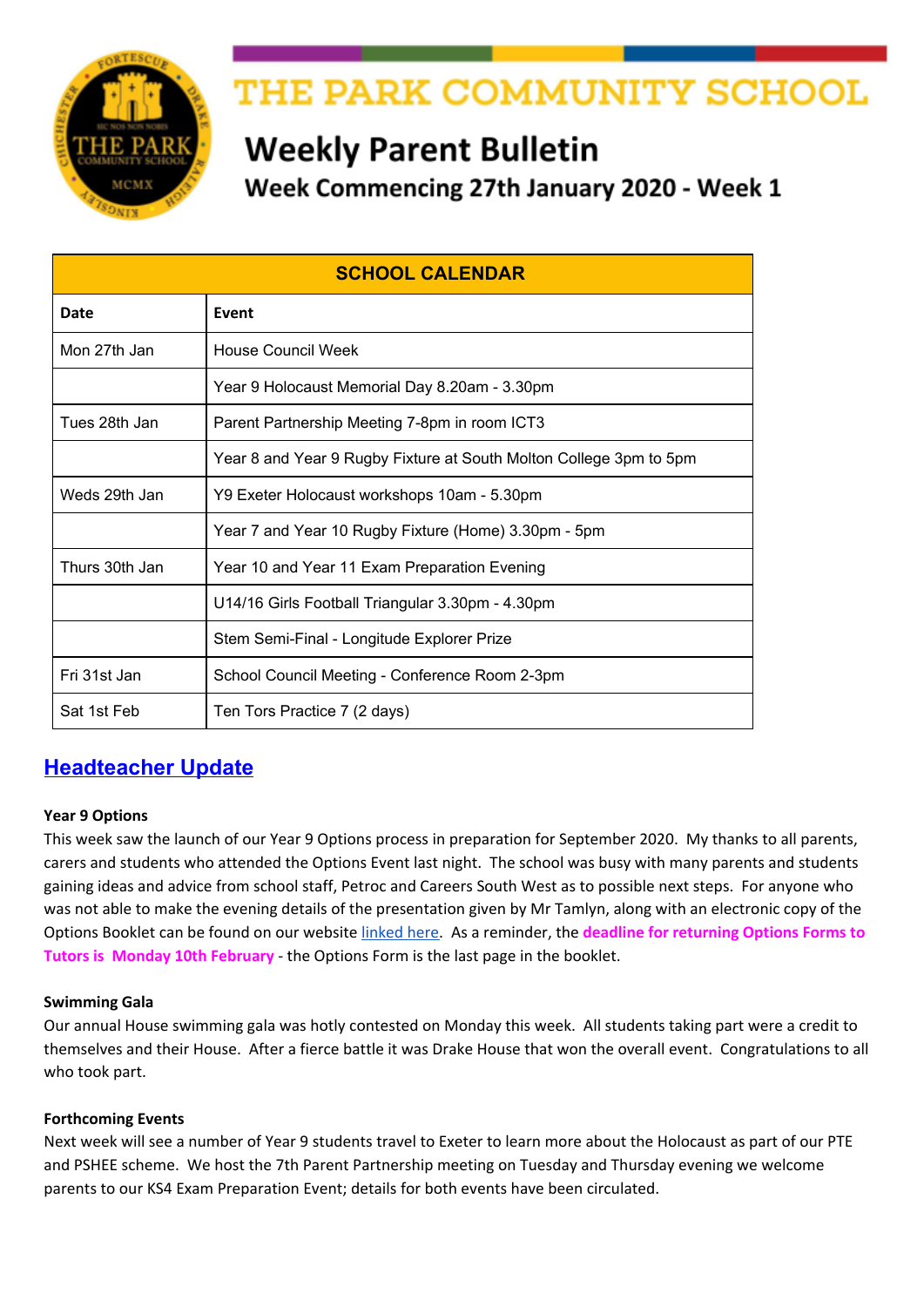## **MATHS INFORMATION**

## MATHS PUZZLE OF THE WEEK - Week 18

Put your solution in a Maths Puzzle Box by the end of Friday 31<sup>st</sup> January for a chance of winning the weekly prize

I am thinking of two numbers.

- If I multiply the first number by 4 and add the second number the answer is 32.
- If I multiply the first number by 2 and add the second number the answer is 23.

Work out the two numbers.

## **Maths Puzzle of the Week**

Each week the maths department issue a maths puzzle for students.

The Puzzle Of The Week can be viewed on your child's tutor group notice board as well as on display outside Maths 11.

They should put their solution in the box in their Maths room by the end of the week for a chance of winning the weekly prize.

*H* Yk JbbYf Zt k YY\_'% k Ug' *<i>GUaiY* < UfdYf<sup>'+</sup>; F

j j j j j j j

ſ

## **PARK COMMUNITY SCHOOL LOTTERY**

## **This Weeks' Lucky Winner**

Congratulations to Mr L who won our biggest prize yet of £35.10.

If you are a winner and would also like to donate your winnings back to the school, we would be very grateful.

## **Have you registered for the Lottery?**

If you have registered for the Lottery, please ensure you also set up your ticket. Eleven people have registered to play the lottery, but have not bought a ticket, so are not included in the lottery draw.

## **Fitbit Offer**

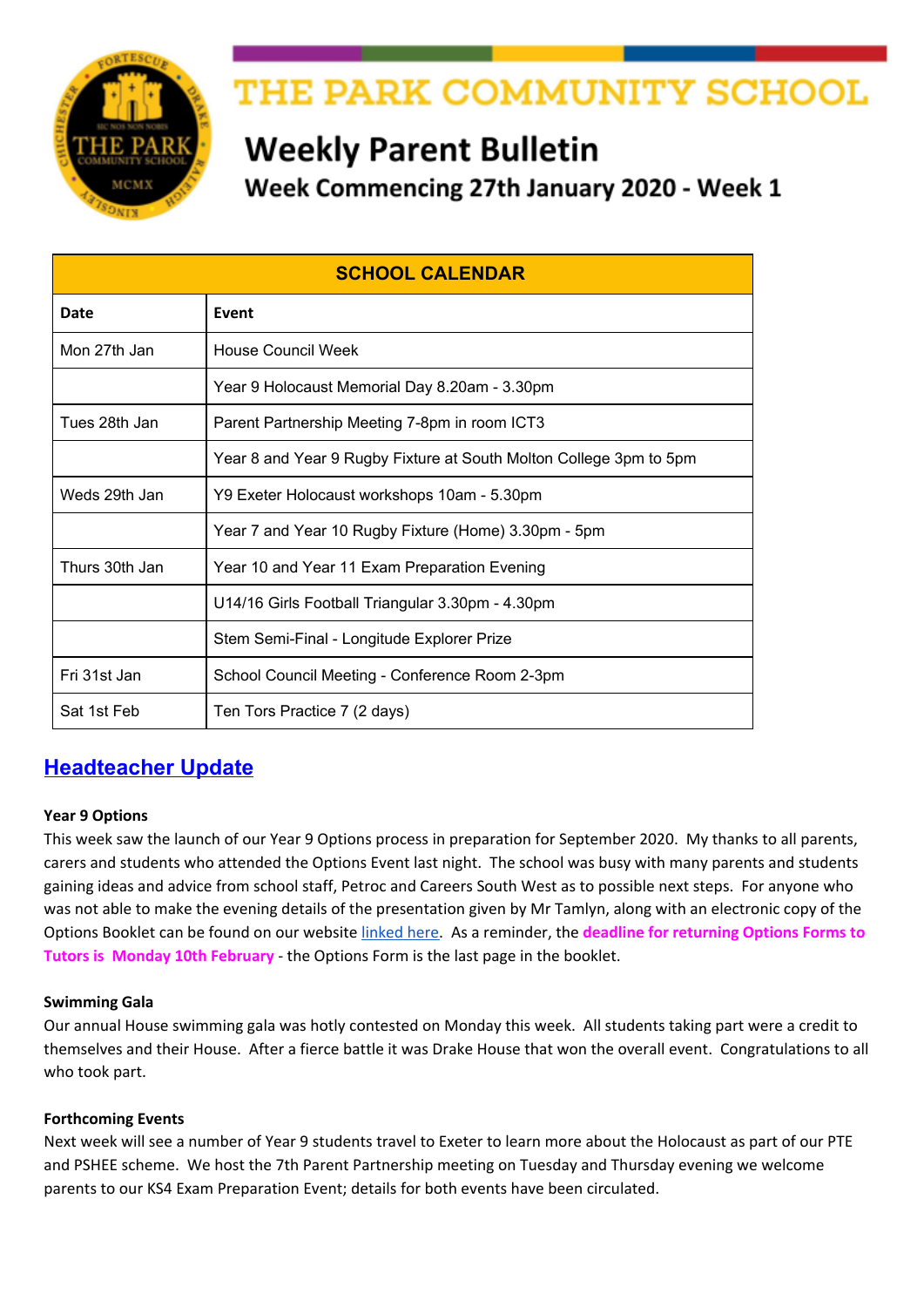#### **How the lottery benefits your school**

So far we have 91 supporters, who have bought 122 tickets - each ticket costs £1 per week and **40%** of the money raised goes to Friends of Park school projects.

The lottery is a fun and effective way to raise money to improve our school. But we need your help to make the lottery the best it can be, so please support the lottery today - and who knows, maybe you'll be the next £25,000 winner!

## **For more information and to sign up click [here](https://www.yourschoollottery.co.uk/lottery/school/the-park-community-school).**

## **KS3 INFORMATION**

## **Year 8 PTE The Langar**

Can parents/carers please return the reply slip and payment of £2.30 to Pupil Reception by **Friday 31st January**. If students have lost the letter there are spare copies at Pupil Reception. For students with Free School Meals there is no payment required but please return reply slip.

## **Year 9 Careers Programme – CAREER PILOT**

Year 9 students have all used the Career Pilot website to carry out research about subjects and the careers that subjects can lead to. This is part of the careers programme leading up to students making their subject choices in February. Students have a workbook to record their research and after the session on Career Pilot at school, can take the book home and show parents/carers how the website works and share the research they have carried out. They can continue research if they are undecided about which subjects to choose.

Students will also be receiving information from employers and Careers South West about employment opportunities in the South West. Petroc and Careers South West will be attending the Options Evening.

#### **GH ca Ug**

Password: 2121

j

j j

## **YEAR 10 WORK EXPERIENCE**

## **Year 10 Work Experience**

If students have not heard from an employer they have written to, they should contact the employer to ask if a decision has been made. If the student has not secured a placement then they need to use the database below to look for other placements.

Students can adapt the letter they have already written and either post or email their letter. Students can access the database to look for placements used in the past: [http://devon.learnaboutwork.org](http://devon.learnaboutwork.org/) **Log In Details:** School Name: The Park Community School User Name: Park Student

## **North Devon Hospice Opportunities**

The North Devon Hospice have many work experience opportunities in various departments. The two links below provide more information and an application form, for those who are interested. List of work [placements](https://drive.google.com/open?id=15sKDzQnv-jl4HPx3-FsZ5WMfOf1njk9q) Work [experience](https://drive.google.com/open?id=1ALmGqqZjk8Ycv41jQL3zuJrJrzaojh1Q) request form j

## **KS4 INFORMATION**

## **Year 10 Mock GCSE & BTEC Exam Timetable**

Year 10 students were issued with the Mock and BTEC timetable today, a copy can also be found [here](http://www.theparkschool.org.uk/sites/default/files/Y10-Mock-and-BTEC-Exam-Timetable.pdf) and on our website under the "Events" menu.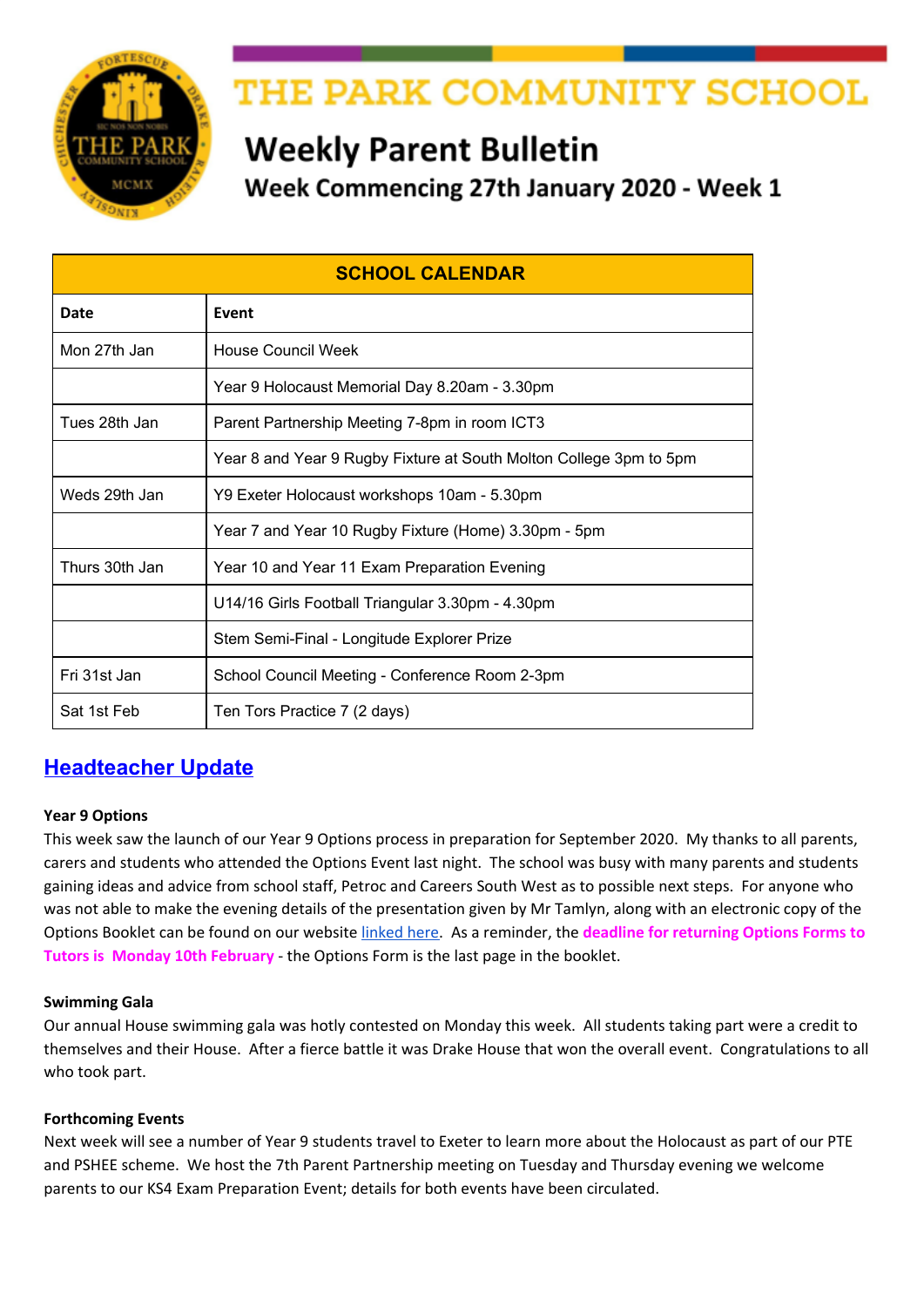## **Year 10 and Year 11 Exam Preparation Evening**

We have sent the below email to parents/carers in Year 10/11:

You and your child are invited to attend an evening on Thursday 30th January at 5.45 pm, aimed at all Key Stage 4 students to help them prepare for their English, Maths and Science exams. Talks will start at 6 pm promptly.

The Heads of Departments from each of the three subjects will be delivering a 20 minute talk with tips and tricks regarding their subject area and how to succeed in exams.

Please could you RSVP on the form below and register on the night at the sign-in desk in the foyer by the Maths corridor. On the night you will be split into three groups and listen to each talk on rotation.

#### Link to [Form](https://docs.google.com/forms/d/e/1FAIpQLSdRnf0L6nQacnNFxQ8WTh-FBuEfbEhB5Id2zM07kP5-uXyiwA/viewform)

Revision Guides will be sold before the event between 5.30 - 6.00 pm at the sign-in desk. Cash and card payments will be accepted.

#### **Year 11 Revision Session Timetable**

Please see link to the current Year 11 Revision Session [Timetable](https://docs.google.com/document/d/e/2PACX-1vTPsd4YeatVdWH7VU97eQjB6lHLh8SyB0wIFRd2DUkw8xKFuBKD-VyYHnyKrRgJA5s2dSnxWxr4AHIQ/pub) uploaded on our website under the "Events" menu. It would be great if parents/carers could encourage their sons/daughters in Year 11 to attend these revision sessions.

## **YEAR 11 NCS Update**

Places are now filling up quickly, and NCS are operating a waiting list for the first start date. Forty-eight students from Park have signed up already. There is a reminder of the programme dates below. Students may want to consider the last start date if they are available for it as there are more spaces available for this date which means they are more likely to guarantee their spot and be able to go with friends! 29/06/2020 – 24/07/2020 \*FULLY BOOKED\* 13/07/2020 – 31/07/2020 - FINAL SPACES REMAINING 27/07/2020 – 21/08/2020 - AVAILABLE



The £30 promotion for NCS has now ended and the price has returned to £50 (bursaries are still available if requested; however, students who sign before 20<sup>th</sup> January will be invited to the FREE Air Extreme Take Over Event on 30<sup>th</sup> Jan (depending on availability – invite attached). Students who have already signed up to the programme will have received their invite already.

For more information and to sign up visit their website <https://wearencs.com/>

#### **Year 11 College Interviews**

j

Invitations for interview are coming through. Students should sign out at Pupil Reception and bring evidence of their interview to sign out; this will save time getting permission to leave school. Students should take their Progress Folder with them to the interview and return it to their Tutor after the interview. Afg'H\ca Ug'!'7UfYYfg'7ccfX]bUrcf'

## **Year 11 Students interested in Apprenticeships**

Thank you to the students and parents that attended the Apprenticeship Evening last week. I offered to share the web site that was being promoted by the Department for Work and Pensions for students actively looking for apprenticeship placements.

#### [Find an apprenticeship - GOV.UK](https://www.gov.uk/apply-apprenticeship)

This site will give you information about apprenticeships in your location or by your area of interest. You will need to register and then receive alerts when adverts are posted.

There are currently 106 Level 2 and 3 Apprenticeships offered within a 40 mile radius of Park School. Sign up to look and receive alerts.